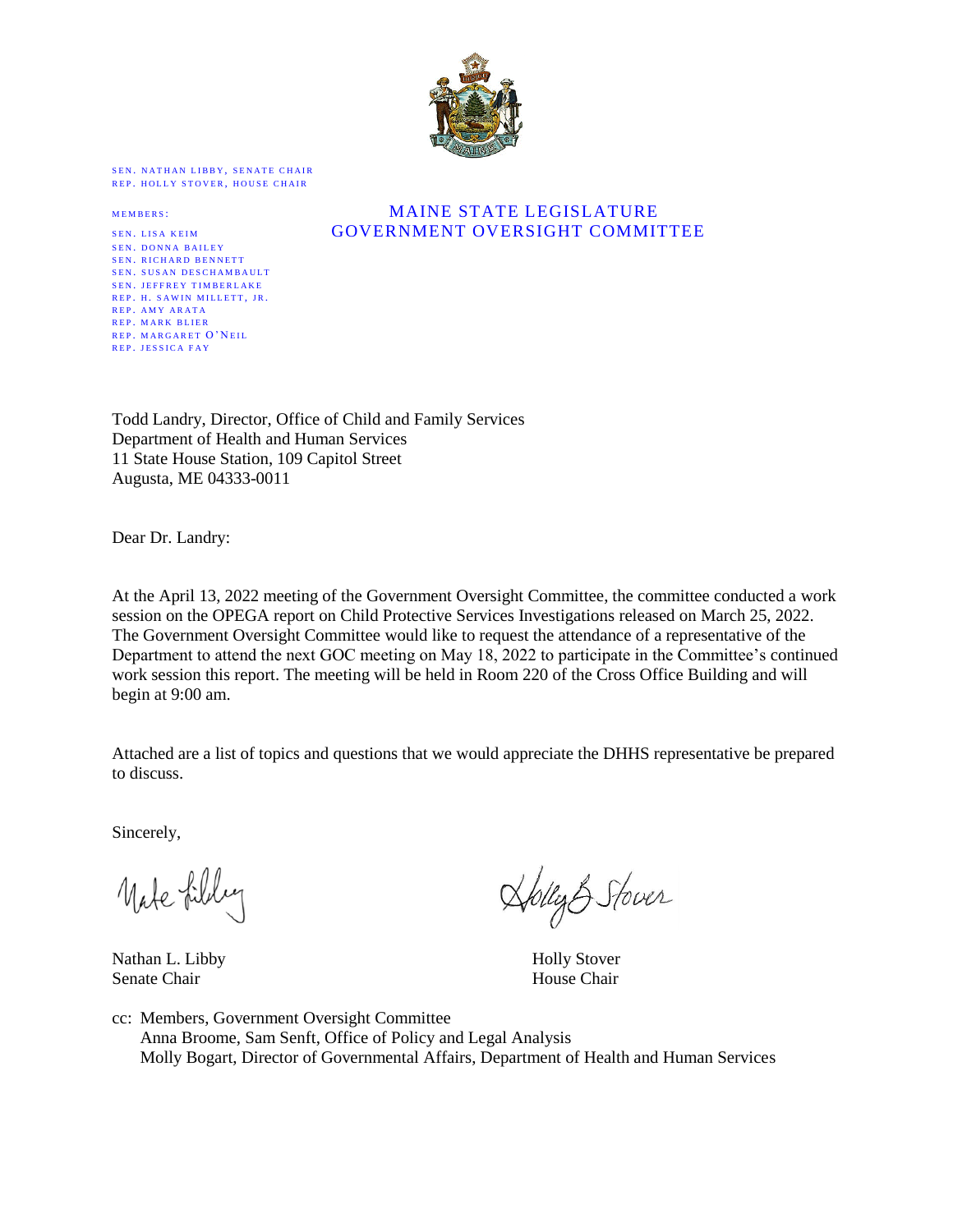## Questions for OCFS--GOC Meeting May 18, 2022

| <b>Community Partner Engagement</b>                                                                                                                                                                                                                                                                                                           |
|-----------------------------------------------------------------------------------------------------------------------------------------------------------------------------------------------------------------------------------------------------------------------------------------------------------------------------------------------|
| What has OCFS done to engage or partner with law enforcement?<br>$\circ$                                                                                                                                                                                                                                                                      |
| With health care providers?<br>$\bullet$                                                                                                                                                                                                                                                                                                      |
| With schools?<br>$\bullet$                                                                                                                                                                                                                                                                                                                    |
| With childcare providers?<br>$\bullet$                                                                                                                                                                                                                                                                                                        |
| With other mandated reporters?<br>$\bullet$                                                                                                                                                                                                                                                                                                   |
| What plans does OCFS have to improve relationships with these community<br>$\circ$<br>institutions and to enhance communication?                                                                                                                                                                                                              |
| How is OCFS working to improve information sharing among the above<br>$\circ$<br>community institutions to ensure that concerning behavior is brought to CPS's<br>attention early?                                                                                                                                                            |
| What can the Legislature do to assist in ensuring that this communication can<br>$\circ$<br>occur in a time effective manner?                                                                                                                                                                                                                 |
| <b>Outcomes</b>                                                                                                                                                                                                                                                                                                                               |
| How is OCFS working to improve outcomes for children and families?<br>$\circ$                                                                                                                                                                                                                                                                 |
| What is OCFS doing to improve internal systems to ensure that children are not<br>$\circ$<br>being lost in the system or swept up in overwhelming caseloads?                                                                                                                                                                                  |
| What is OCFS doing to improve information sharing to make sure that<br>$\circ$<br>caseworkers have all of the information that they need to ensure that children are<br>safe and cared for?                                                                                                                                                   |
| To ensure that caseworkers have the data necessary to decide<br>$\bullet$<br>whether reunification or foster placement is best for the child?                                                                                                                                                                                                 |
| What factors are most relevant to making a determination of<br>reunification or foster placement?                                                                                                                                                                                                                                             |
| Is there data that OCFS can provide to GOC regarding how<br>$\bullet$<br>these decisions are made and where children are placed and how<br>those decisions impact child wellbeing?                                                                                                                                                            |
| An examination of the Child Fatalities list shows that most had past referrals for<br>$\circ$<br>mental health and/or substance use services. How was it determined that the<br>services were successful and therefore those children were returned to a safe<br>home? Will there be any changes to how it is determined that a home is safe? |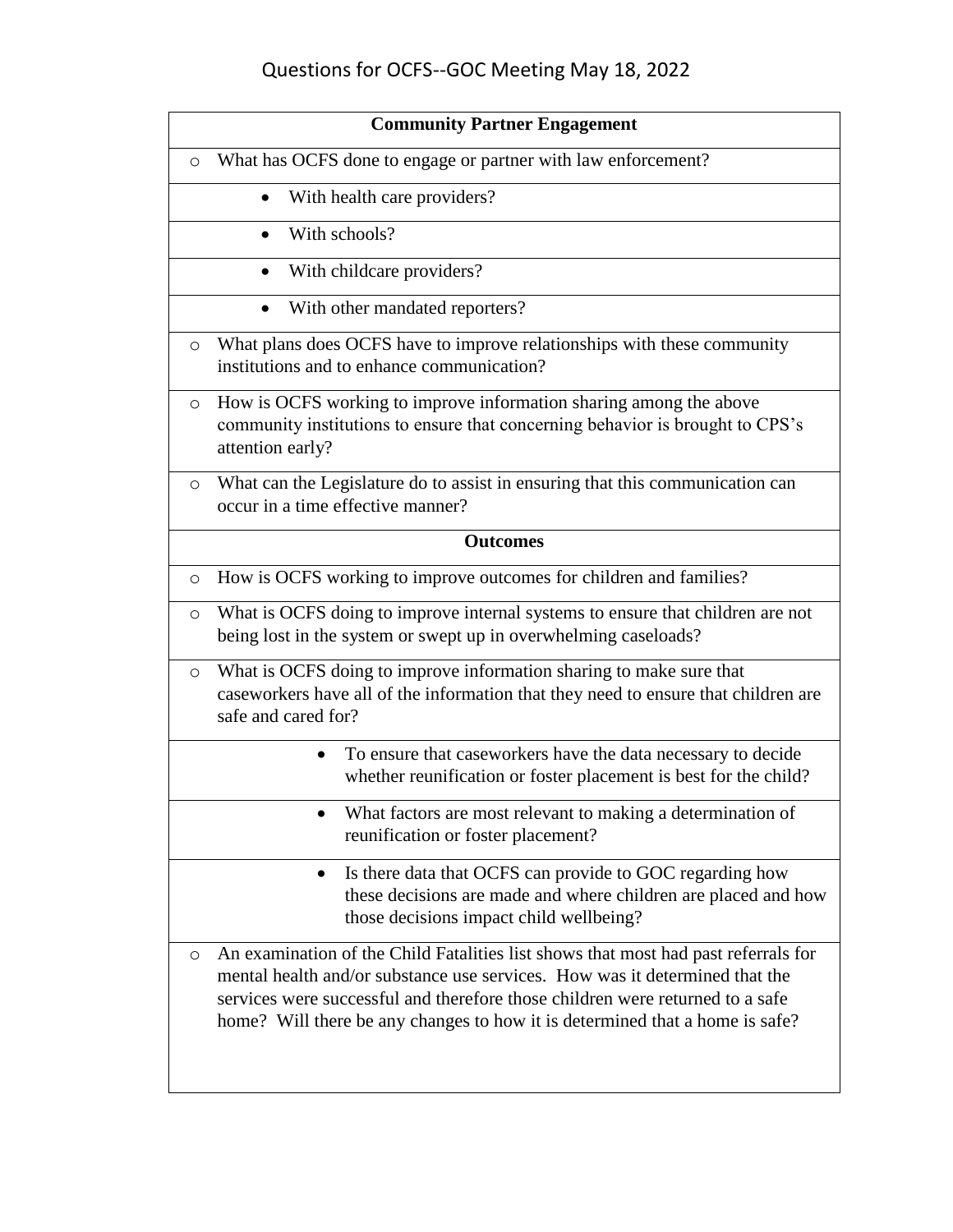|         | <b>Internal Processes, Review and Oversight</b>                                                                                                                                                                         |
|---------|-------------------------------------------------------------------------------------------------------------------------------------------------------------------------------------------------------------------------|
| $\circ$ | A working group was assembled to problem solve the issue that caseworkers have<br>in getting medical records that are relevant to the cases that they are working. Is<br>there an update on the status of this project? |
| $\circ$ | What has been implemented from the recommendations from Casey Family<br>Services?                                                                                                                                       |
|         | Specifically, have new Safety Science hires been made?<br>$\bullet$                                                                                                                                                     |
|         | If so, what has been their impact so far?<br>$\bullet$                                                                                                                                                                  |
| $\circ$ | How is OCFS going to fix the communication between the caseworker, the<br>caseworker's supervisor, the supervisor of the supervisor, and all the way up<br>through till you get to Dr. Landry and Commissioner Lambrew? |
| $\circ$ | As OPEGA's reports from 2022 and 2018 highlight, there are serious deficiencies<br>in caseworker supervisor oversight. What is OCFS doing to improve oversight of<br>caseworker supervisors?                            |
| $\circ$ | What has OCFS done to ensure that caseworkers are protected when raising<br>concerns about supervisors overriding concerns about child safety?                                                                          |
|         | How is OCFS improving or developing further protections?<br>$\bullet$                                                                                                                                                   |
| $\circ$ | How often does OCFS evaluate the screening questions used by caseworkers?                                                                                                                                               |
|         | How often are changes made to those screening questions?<br>$\bullet$                                                                                                                                                   |
|         | Does OCFS engage in outside evaluation of the questions?<br>$\bullet$                                                                                                                                                   |
| $\circ$ | How does OCFS engage with families, foster parents, and mandated reporters to<br>get feedback on the CPS process?                                                                                                       |
|         | What is OCFS doing to ensure that candid feedback is received<br>without fear of retaliation?                                                                                                                           |
|         | How is OCFS working to improve these feedback processes?                                                                                                                                                                |
| O       | How does OCFS gather feedback from caseworkers about issues with the CPS<br>structure or with supervisors?                                                                                                              |
|         | What is OCFS doing to ensure that caseworkers can raise<br>concerns about supervisors without fear of retaliation?                                                                                                      |
|         | How is OCFS working to improve systems for caseworkers to<br>raise such issues?                                                                                                                                         |
| O       | When caseworkers go outside the office to report to the Ombudsman's Office, it<br>seems that they frequently experience retaliation both internally and in the larger                                                   |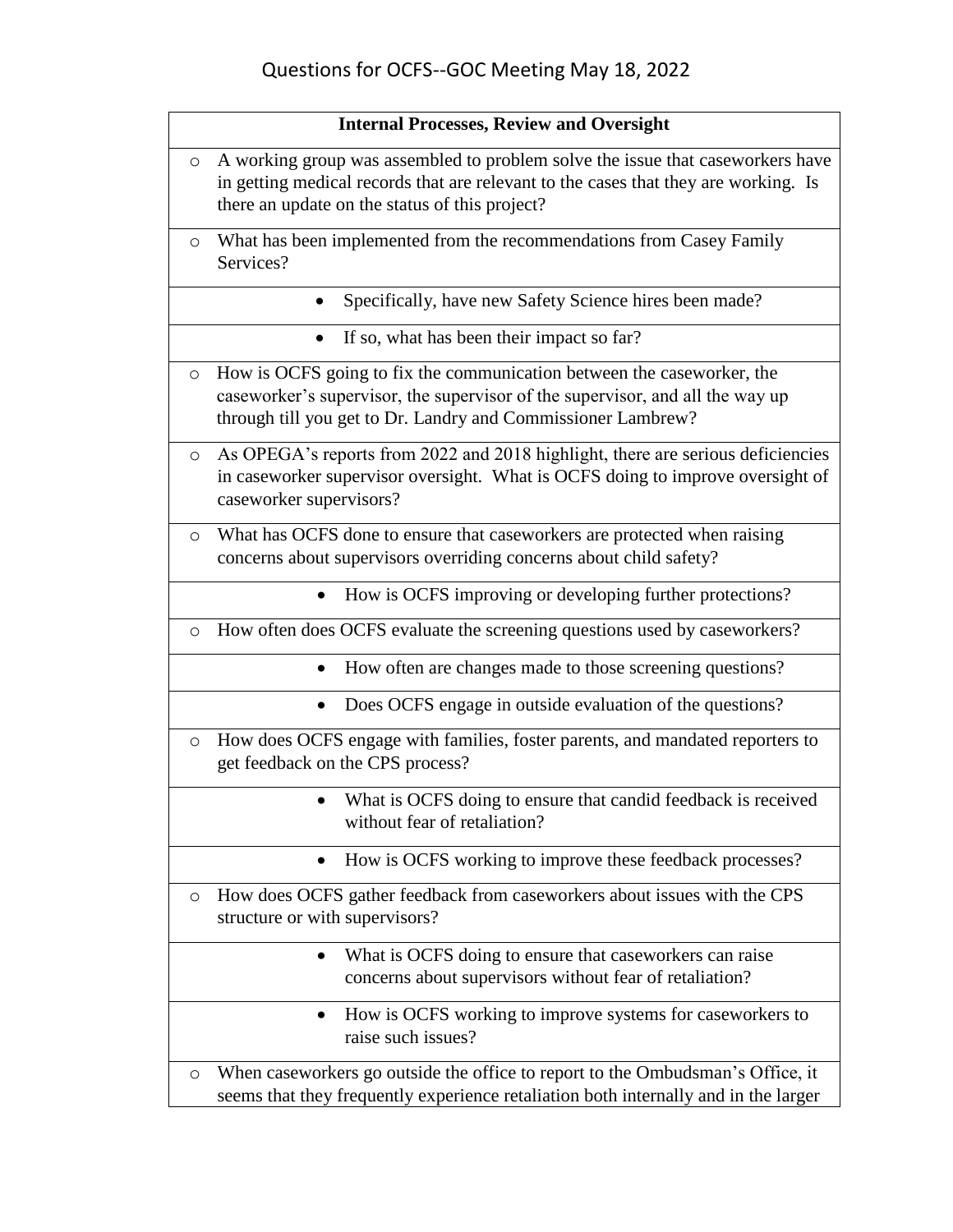|                            | professional community. What is OCFS doing to end this culture of retribution<br>and encourage transparency when cases are not being adequately followed up on?                                                                                                                          |  |
|----------------------------|------------------------------------------------------------------------------------------------------------------------------------------------------------------------------------------------------------------------------------------------------------------------------------------|--|
|                            | • Would OCFS benefit from having hybrid of an HR and a<br>whistleblower position separate from the supervisory structure to<br>manage internal reviews and concerns regarding oversight of<br>potential evidence of child abuse or concerns about supervisor<br>management and behavior? |  |
|                            | What about a liaison to receive information from mandated<br>$\bullet$<br>reporters/foster parents/community members regarding concerns<br>that CPS is not properly following up on evidence of<br>mistreatment?                                                                         |  |
| $\circ$                    | What is OCFS doing to address the changes recommended by the Ombudsman's<br>Office and state oversight panels?                                                                                                                                                                           |  |
| $\circ$                    | What is OCFS doing to build on its existing Quality Assurance system to identify<br>practice concerns in a timely manner and create opportunities for feedback,<br>mentoring, and training?                                                                                              |  |
| $\circ$                    | What data can OCFS provide on the tool conclusions that are overridden by<br>supervisors (from assessment to closing)?                                                                                                                                                                   |  |
| $\circ$                    | How was the 35 day limit for investigations determined and why does the "clock" not<br>start over when there is new information to investigate?                                                                                                                                          |  |
|                            | <b>Recurrent Issues</b>                                                                                                                                                                                                                                                                  |  |
| $\circ$                    | What tangible steps can be taken, by the Legislature, the Government Oversight<br>Committee or OCFS, to address to issues with high caseloads, inadequate training<br>and high turnover rates?                                                                                           |  |
|                            | <b>High Caseloads</b>                                                                                                                                                                                                                                                                    |  |
| O                          | How are caseloads assigned?                                                                                                                                                                                                                                                              |  |
| $\circ$                    | What workload metrics can be provided to the GOC each month to track<br>workloads?                                                                                                                                                                                                       |  |
| $\circ$                    | What consideration is given to the content of cases when distributing them among<br>caseworkers?                                                                                                                                                                                         |  |
| O                          | What can OCFS do to improve hiring practices and recruitment? What can<br>OCFS do to increase its reach in recruitment initiatives?                                                                                                                                                      |  |
| <b>Inadequate Training</b> |                                                                                                                                                                                                                                                                                          |  |
| $\circ$                    | Where is OCFS in the implementation of its new training program for<br>caseworkers?                                                                                                                                                                                                      |  |